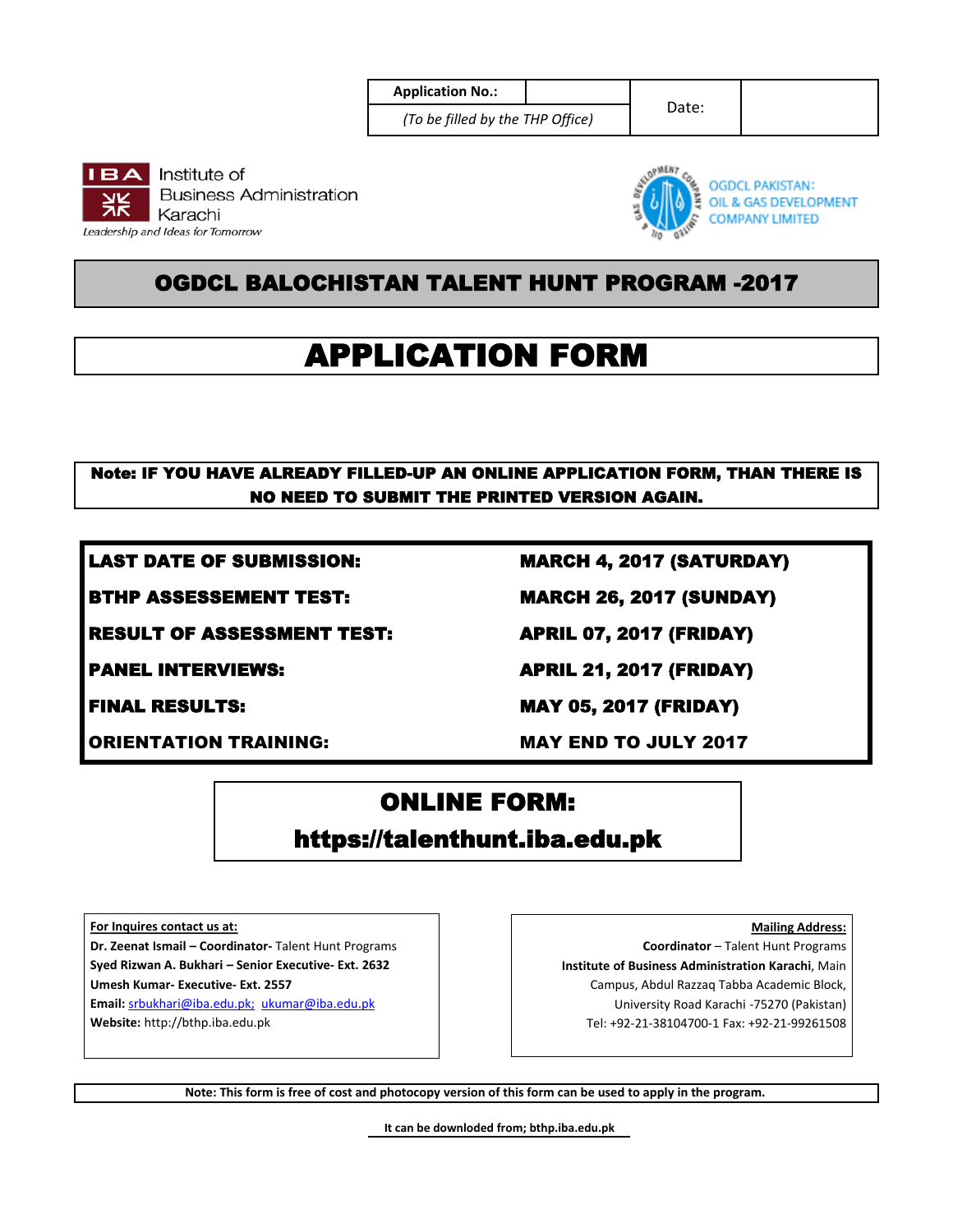### GUIDELINES FOR THE STUDENT

#### **GUIDELINES FOR FILLING OUT THE APPLICATION FORM**

Attach the following as supporting documents along with your application: **Tick Mark** 

- 1) Copies of Computerized NIC's of all family members
- 2) Salary slip / Income certificate (or Pension slip) of earning family members \*
- 3) Utility bill of last month;
- 4) Your & Father domicile certificates.
- 5) Educational documents (F.A./ F.Sc/ H.Sc.) [ Marksheet, Admit Cards]

| <b>Applicant Signature</b> |
|----------------------------|

**\* Note:** An **income certificate** is the document that shows monthly/annual income. If your parents/guardian is salaried, an original copy of a pay slip should be attached, otherwise if your parents/guardian owns a business they should submit Bank Statement for the last six months. If parents/guardian does not fall in either of the above two categories (that is salaried employee or business man) they should submit an undertaking on a stamp paper/affidavit (of Rs.100) stating their income and with relevant details.

#### **GENERAL INFORMATION**

Courier the complete form to the Coordinator- **OGDCL Balochistan Talent Hunt Application Form** - IBA Main Campus, University Road Karachi, Latest by March 04, 2017 (Saturday).

Read the form very carefully before filling it to be able to get a clear picture of the requirements.

#### **TIPS FOR COMPLETING APPLICATION FORM**

Furnish factual, comprehensive and authentic information in the form.

Answer all questions. Those not applicable should be marked N/A. Please Do not;

- **Х Provide vague / incomplete information.**
- **Х Overwriting / scratching information on the form.**
- **X Submit the application with documents in wrong order without folder.**
- **X Leaving any question unanswered.**

### UNDERTAKING FORM

**1)** The information given in this application is true to the best of my knowledge and I understand that any incorrect information will result in the cancellation of this application. Further, If any information given in this application is found incorrect or false after grant of financial assistance, the Institute will stop further assistance and:

#### **\* The admission of the Applicant will be cancelled in case of 1st Semester students**

**\* In case of existing students, immediate repayment of the total Scholarship along with a fine amounting to the Scholarship paid to the student will be required. Such a student will also be disqualified for applying forany further loan / scholarship.**

**2)** We do hereby give our consent and permit a bonafide employee of IBA carrying authority letter to visit the residential / other location mentioned as part of our particulars for the purpose of physical verification of information provided by me in the financial assistance application form.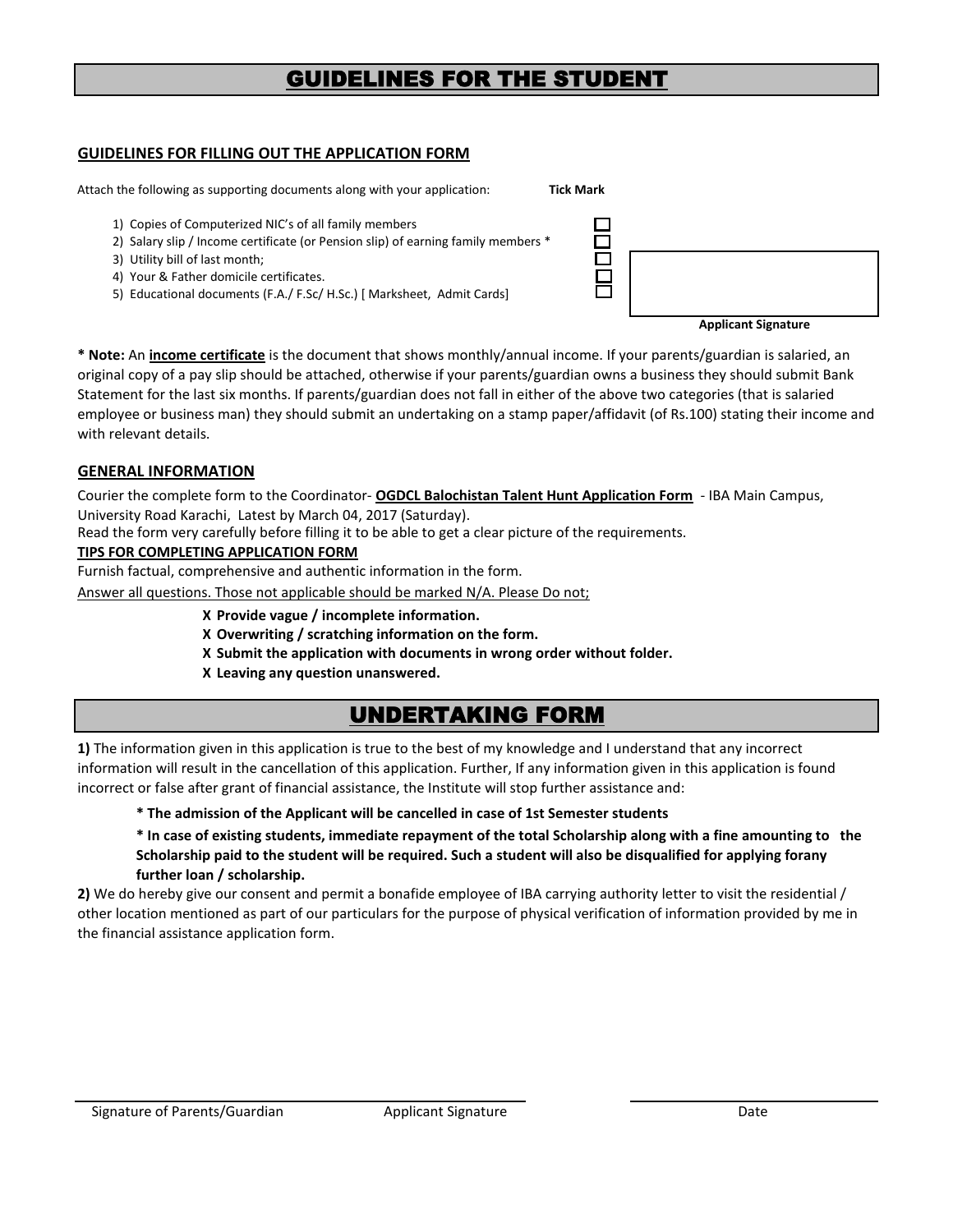## APPLICANT INFORMATION

| <b>Applicant Name</b>                                                                            | Date of Birth<br>dd / mm / yyyy                                                            |                            |                       |                      |                         |               |                                 |                      |       |
|--------------------------------------------------------------------------------------------------|--------------------------------------------------------------------------------------------|----------------------------|-----------------------|----------------------|-------------------------|---------------|---------------------------------|----------------------|-------|
| <b>Mobile Number:</b>                                                                            | <b>Landline Number:</b>                                                                    |                            |                       |                      |                         |               |                                 |                      |       |
| <b>Email Address:</b>                                                                            | Please staple 4 photographs in                                                             |                            |                       |                      |                         |               |                                 |                      |       |
|                                                                                                  | Residential Address: (All future correspondence will be made on this address) :            |                            |                       |                      |                         |               | this box Make it sure that your |                      |       |
|                                                                                                  |                                                                                            |                            |                       |                      |                         |               |                                 | photograph is clear. |       |
|                                                                                                  |                                                                                            |                            |                       |                      |                         |               |                                 |                      |       |
|                                                                                                  |                                                                                            |                            |                       |                      |                         |               |                                 |                      |       |
| City                                                                                             | <b>District</b>                                                                            | <b>Province:</b>           |                       |                      |                         |               |                                 |                      |       |
|                                                                                                  |                                                                                            | <b>EDUCATIONAL DETAILS</b> |                       |                      |                         |               |                                 |                      |       |
| <b>Education</b>                                                                                 | <b>Name of School/College</b>                                                              |                            | <b>Marks</b>          | Total                | <b>Passing</b>          |               | Roll                            | %                    | Grade |
| Matric (X)                                                                                       |                                                                                            |                            | <b>Obtained Marks</b> |                      | Year                    |               | No.                             |                      |       |
|                                                                                                  |                                                                                            |                            |                       |                      |                         |               |                                 |                      |       |
| <b>HSSC Level I (XI)</b>                                                                         |                                                                                            |                            |                       |                      |                         |               |                                 |                      |       |
| <b>HSSC Level II (XII)</b>                                                                       |                                                                                            |                            |                       |                      |                         |               |                                 |                      |       |
|                                                                                                  | Pre-Medical                                                                                | Pre-Eng:                   |                       |                      | <b>Computer Science</b> |               |                                 |                      |       |
| Stream of Study                                                                                  | Commerece                                                                                  | $\mathbf{L}$<br>Arts       |                       |                      | Others:                 |               |                                 |                      |       |
| Name of Examination Board:                                                                       |                                                                                            |                            |                       |                      |                         |               |                                 |                      |       |
|                                                                                                  | Received Any scholarship previously: $\Box$ YES                                            | $\square$ NO               |                       | Name of Scholarship: |                         |               |                                 |                      |       |
|                                                                                                  | Interested Field for Career (Tick Mark only Two fields)                                    |                            |                       |                      |                         |               |                                 |                      |       |
|                                                                                                  | <b>Business Management</b><br>Yes<br><b>No</b><br>Engineering L<br><b>Yes</b><br><b>No</b> |                            |                       |                      |                         |               |                                 |                      |       |
|                                                                                                  | Information Technology $\Box$                                                              | <b>Yes</b>                 | <b>No</b>             |                      |                         |               |                                 |                      |       |
|                                                                                                  | <b>Social Science</b><br><b>Yes</b><br><b>No</b>                                           |                            |                       |                      |                         |               |                                 |                      |       |
|                                                                                                  | Other                                                                                      |                            |                       |                      |                         |               |                                 |                      |       |
| <b>ACHIEVEMENTS</b>                                                                              |                                                                                            |                            |                       |                      |                         |               |                                 |                      |       |
|                                                                                                  | Looking back over, last two years overall what were your main achievements?                |                            |                       |                      |                         |               |                                 |                      |       |
| $\left( \mathbf{1}\right)$                                                                       |                                                                                            |                            |                       |                      |                         |               |                                 |                      |       |
| 2)                                                                                               |                                                                                            |                            |                       |                      |                         |               |                                 |                      |       |
| 3)                                                                                               |                                                                                            |                            |                       |                      |                         |               |                                 |                      |       |
| 4)                                                                                               |                                                                                            |                            |                       |                      |                         |               |                                 |                      |       |
| 5)                                                                                               |                                                                                            |                            |                       |                      |                         |               |                                 |                      |       |
|                                                                                                  |                                                                                            | TEST CENTERS               |                       |                      |                         |               |                                 |                      |       |
|                                                                                                  | (Please choose one of the following centres for the THP Assessment Test)                   |                            |                       |                      |                         |               |                                 |                      |       |
| Karachi<br>Quetta                                                                                | $\Box$ Loralai<br>$\square$ Sui                                                            | <b>Sibi</b><br>Khuzdar     |                       |                      |                         | <b>Turbat</b> |                                 |                      |       |
| Zhob                                                                                             | $\Box$ Dera Bughti                                                                         | Gwadar                     |                       |                      |                         | Panjgur       |                                 |                      |       |
| Note: The final decision of the test centre lies with the Talent Hunt Office depending on number |                                                                                            |                            |                       |                      |                         |               |                                 |                      |       |
| of applications from each centre                                                                 |                                                                                            |                            |                       |                      |                         |               |                                 |                      |       |